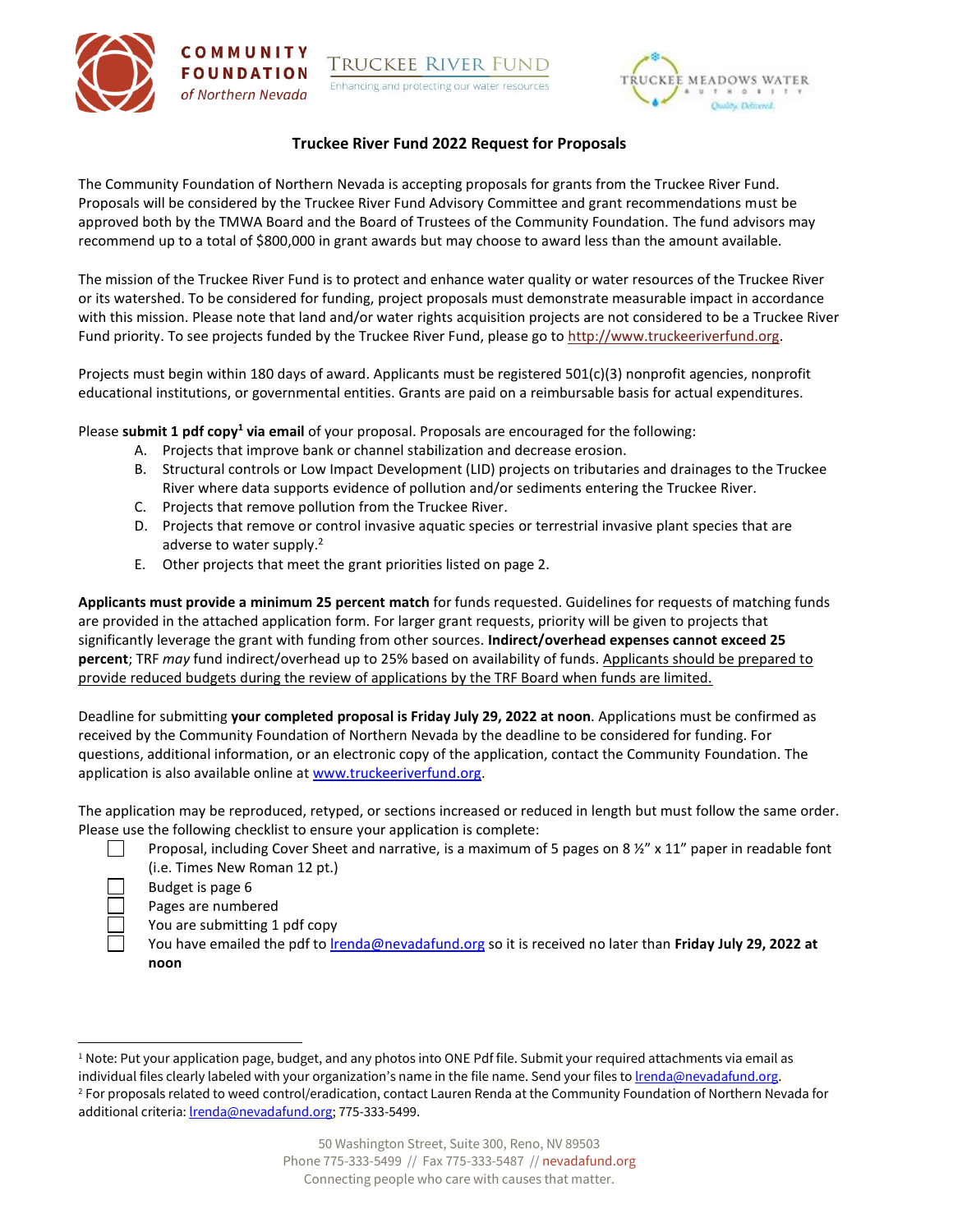



TMWA recommends that the Advisors give preference to well-prepared and thought out grant requests for projects and programs that mitigate substantial threats to water quality and the watershed, particularly those threats upstream or nearby treatment and hydroelectric plant intakes:

- I. **Aquatic Invasive Species (AIS**): Projects/Programs that support the prevention or control of aquatic invasive species in the main stream Truckee River, Lake Tahoe, other tributaries and water bodies in the Truckee River system.
- II. **Watershed Improvements:** Projects that reduce erosion or sediment, suspended solids, or TDS discharges to the River. Projects or programs that are located within 303d (impaired waters) sections of the River should be considered, both in California and Nevada. Innovative techniques should be encouraged.
- III. **Local Stormwater Improvements**: Projects that are well designed which mitigate storm water run-off due to urbanization of the local watershed. Priority should be given to those improvement projects in close proximity to TMWA's water supply intakes and canals and which will improve the reliability and protect the quality of the community's municipal water supply.
- IV. **Re-Forestation and Re-Vegetation Projects**: Projects to restore forest and upland areas damaged by fire and historical logging operations, and to improve watershed resiliency in drought situations. Projects/programs in this category should be given a high priority due to urbanization of the watershed and increased susceptibility of the urban and suburban watershed to wildfire.
- V. **Support to Rehabilitation of Local Tributary Creeks and Drainage Courses**: Practical projects to support water quality improvement in Gray Creek, Bronco Creek, Mogul Creek, Chalk Creek, Steamboat Creek and the North Truckee Drain.
- VI. **Stewardship and Environmental Awareness**: Support to Clean-Up programs and the development and implementation of educational programs relative to water, water quality and watershed protection.
- VII. **Meet Multiple Objectives:** Projects/Programs should identify opportunities to meet multiple water quality and watershed objectives as outlined above with preference given to those achieving multiple benefits.
- VIII. **Leverage Stakeholder Assets and Participation:** Projects/Program selection should include an assessment of various stakeholder interests in all aspects of river water quality, watershed protection, source water protection and species enhancement thereby leveraging available funds and other assets.

Cover Sheet Page 2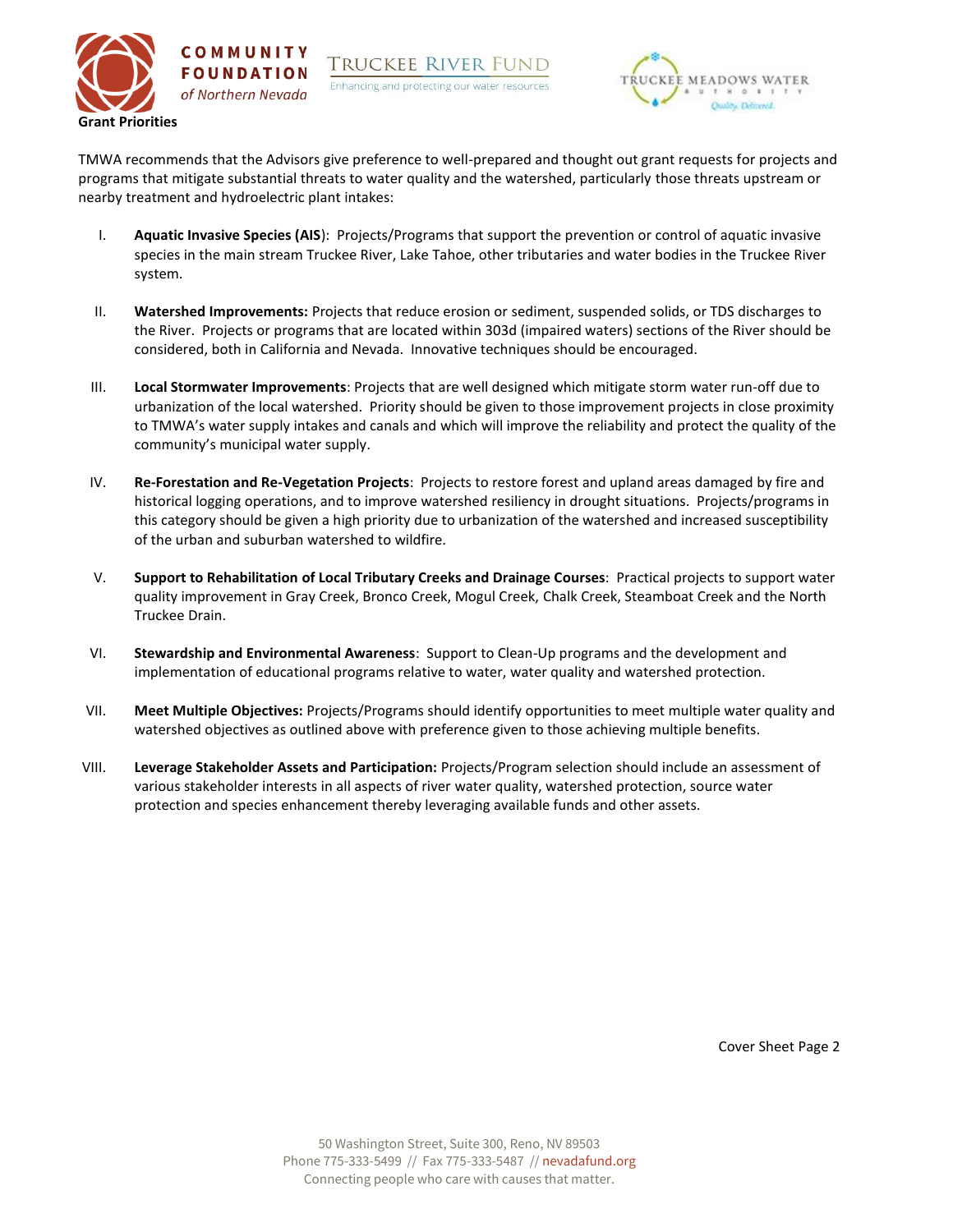



**TRUCKEE RIVER FUND** 

Enhancing and protecting our water resources



| <b>Cover Sheet</b>                              |                                    |                  |          | Date:                    |  |  |  |
|-------------------------------------------------|------------------------------------|------------------|----------|--------------------------|--|--|--|
| <b>Organization Name:</b>                       |                                    |                  |          |                          |  |  |  |
| Type:                                           | 501(c)(3) EIN#                     |                  |          | Governmental entity? Y/N |  |  |  |
| <b>Address:</b>                                 |                                    |                  |          |                          |  |  |  |
| <b>Project Name:</b>                            |                                    |                  |          |                          |  |  |  |
| Amount requested:                               |                                    |                  | Website: |                          |  |  |  |
| This funding will be used to (complete this     |                                    |                  |          |                          |  |  |  |
| sentence with a max of 2 sentences):            |                                    |                  |          |                          |  |  |  |
| <b>Key People:</b>                              | Director:                          |                  |          |                          |  |  |  |
|                                                 | <b>Board</b>                       |                  |          |                          |  |  |  |
|                                                 | Chair:                             |                  |          |                          |  |  |  |
|                                                 | Project<br>Contact:                | Name:            |          |                          |  |  |  |
|                                                 |                                    | <b>Position:</b> |          |                          |  |  |  |
|                                                 |                                    |                  |          |                          |  |  |  |
|                                                 |                                    | Phone:           |          |                          |  |  |  |
|                                                 |                                    | Fax:             |          |                          |  |  |  |
|                                                 |                                    |                  |          |                          |  |  |  |
|                                                 |                                    | Email:           |          |                          |  |  |  |
| <b>Organization Mission:</b>                    |                                    |                  |          |                          |  |  |  |
|                                                 |                                    |                  |          |                          |  |  |  |
| Has your organization                           | If yes,                            |                  |          |                          |  |  |  |
| received other grants<br>from the Truckee River | Date awarded:                      |                  |          |                          |  |  |  |
| Fund?                                           | Project title:                     |                  |          |                          |  |  |  |
| Yes<br><b>No</b>                                | Amount of Award:                   |                  |          |                          |  |  |  |
| (use additional page if                         | Date awarded:                      |                  |          |                          |  |  |  |
| necessary)                                      | Project title:                     |                  |          |                          |  |  |  |
|                                                 | Amount of Award:<br>Date awarded:  |                  |          |                          |  |  |  |
|                                                 |                                    |                  |          |                          |  |  |  |
|                                                 | Project title:<br>Amount of Award: |                  |          |                          |  |  |  |
|                                                 |                                    |                  |          |                          |  |  |  |

### **DESCRIPTION OF PROJECT UNDER CONSIDERATION**

Indicate the description that best fits the project you are proposing. Mark no more than three categories:

- A. Projects that improve bank or channel stabilization and decrease erosion.
	- B. Structural controls or Low Impact Development (LID) projects on tributaries and drainages to the Truckee River where data supports evidence of pollution and/or sediments entering the Truckee River.
	- C. Projects that remove pollution from the Truckee River.
	- D. Projects that remove or control invasive aquatic species or terrestrial invasive plant species that are adverse to water supply.<sup>3</sup>
- $\Box$ E. Other projects that meet the evaluation criteria.

#### **NARRATIVE REQUIREMENTS**

П

<sup>&</sup>lt;sup>3</sup> For proposals related to weed control/eradication, contact Lauren Renda at the Community Foundation of Northern Nevada for additional criteria. **Irenda@nevadafund.org**; 775-333-5499.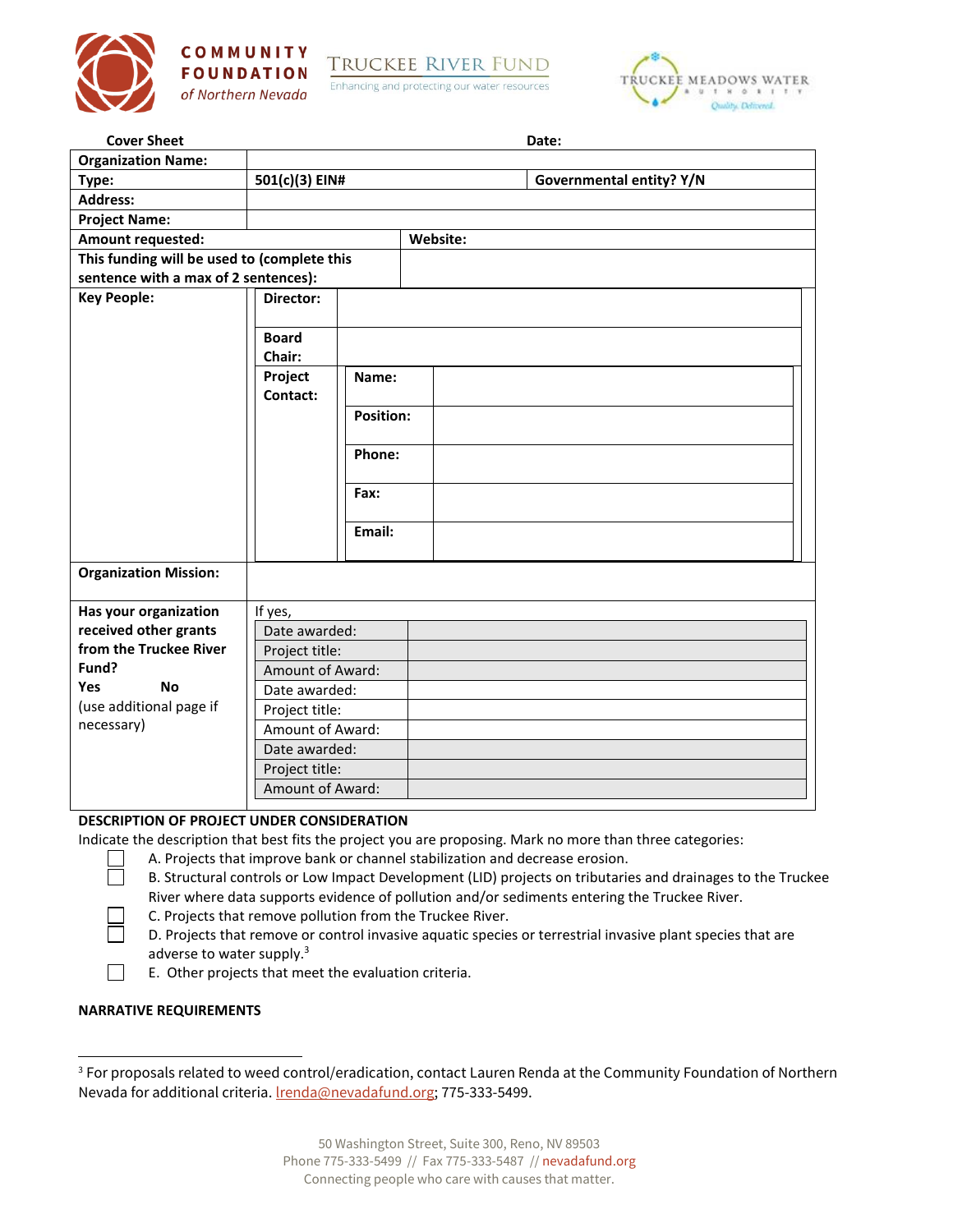



Provide answers for all 11 sections below; use the numbers and topics (in **bold**) to label each section in your response. Your application is limited to 5 narrative pages, including the cover sheet. Your budget is page 6. **All projects are required to have measurable outcomes:**

- 1. Specific **project goals and measurable outcomes and how you will measure and report them.**
- 2. **Project location**.
- 3. **Project description**. Include site map and aerial photos if applicable/possible. Maps and photos must fit on 8- 1/2" x 11" paper. Cite any studies that support your project.
- 4. **Grant priorities**. Explain how the proposed project advances the TRF's grant priorities (page 2 of the cover sheet); refer to the priorities by number in your narrative.
- 5. **Permitting**. Provide a permitting schedule for your project along with your plan for getting the required permits. Be sure to include the cost of permitting as a line item in your budget.
- 6. **Future land use**. List any known or foreseeable zoning, land use, or development plans that may affect your proposed project.
- 7. If **future phases** of the project will be needed, identify anticipated sources of funding.
- 8. **Principals involved** in leading or coordinating the project or activity.
- 9. Number of **staff positions involved** in project: Fulltime Part-time ("Fulltime" means 100% of their staff position will be dedicated to this project; "part-time" means only a portion of their staff position will be dedicated to this project)
- 10. Number of **volunteers involved** in project and an estimated number of volunteer hours.
- 11. **Time Line** of Project. List key dates and include project milestones. *Note*: Be realistic in your estimate of dates and milestones. List any factors that may cause a delay in implementing and/or completing the project.
- 12. **Success**. Tell the committee how we will know you succeeded in what you proposed to do.
- 13. **Collaboration**. List partnerships or collaborations with other entities in relation to your proposal, if any.
- 14. **Grant match**. All applicants must provide a match of at least 25 percent for dollars requested. The match may be with funding and/or in-kind services. For larger grant requests, priority will be given to projects that significantly leverage the grant with funding from other sources. Complete the Grant Match section.
- 15. **Project budget** (see Sample Budget Template on page 5 of this RFP). Provide detail on line-item expenditures and show which costs are to be paid for by the Truckee River Fund grant, which expenses will be paid for by other sources, and which will be paid for with in-kind services. Other sources of funding should be provided.
	- Note 1: Project budget must be a stand-alone, one-page attachment.
	- *Note 2:* Indirect/overhead expenses cannot exceed 25 percent; TRF may fund indirect/overhead up to 25% based on availability of funds. Applicants should be prepared to provide reduced budgets during the review of applications by the TRF Board when funds are limited.

Grants from the Truckee River Fund are paid on a reimbursable basis for actual expenditures only. Craft your budget in such a way that requests for reimbursement correspond to the original budget.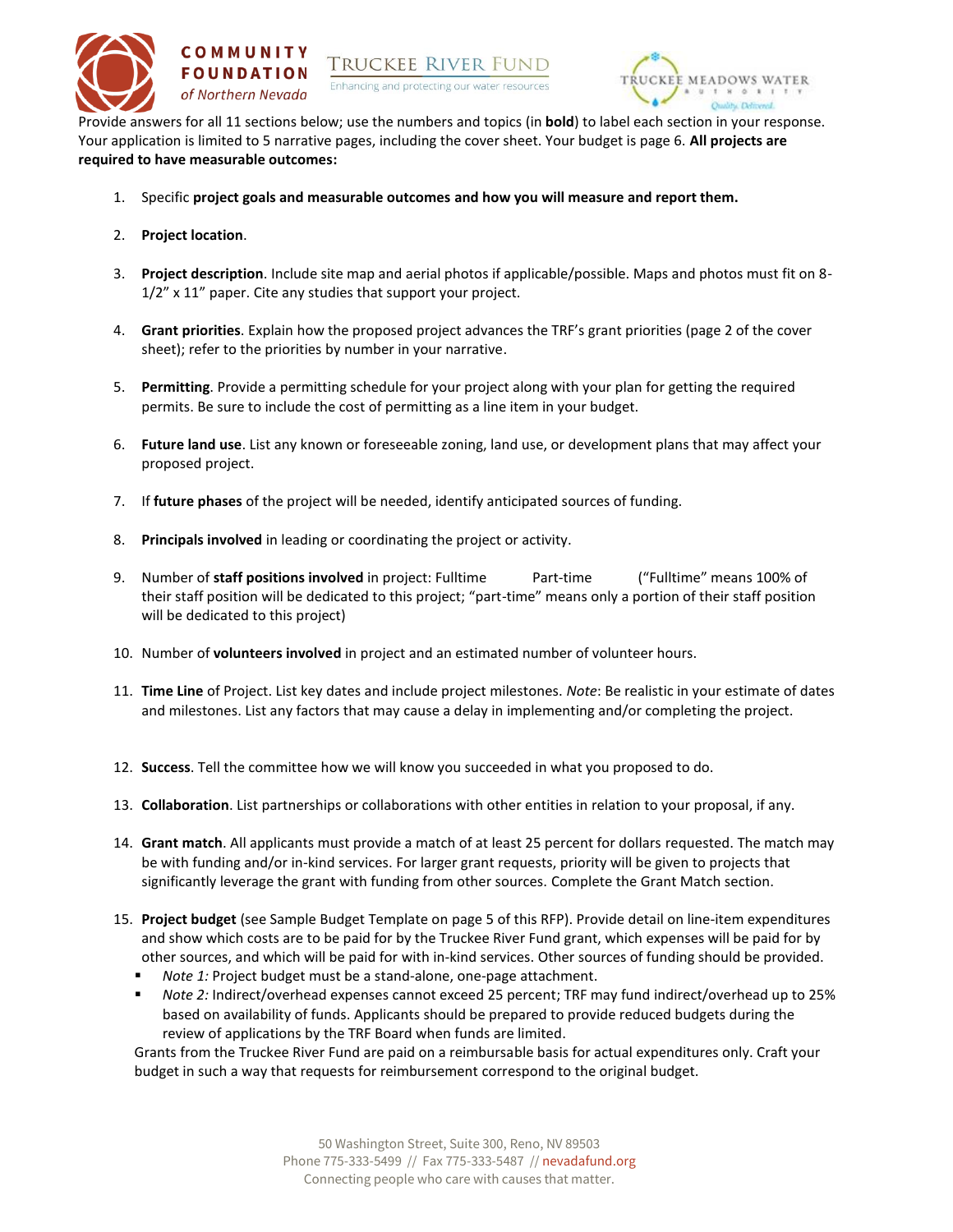



**TRUCKEE RIVER FUND** Enhancing and protecting our water resources



#### **Grant Match**

| Match amount to be provided:                              |                                                                                                                          |    |                                                                                                                                                  |  |  |  |  |
|-----------------------------------------------------------|--------------------------------------------------------------------------------------------------------------------------|----|--------------------------------------------------------------------------------------------------------------------------------------------------|--|--|--|--|
| <b>Match details:</b>                                     | Please provide the form of your matching funds. If match is made up of both cash and in-<br>kind, fill in both sections. |    |                                                                                                                                                  |  |  |  |  |
|                                                           | Match is:<br>\$<br>Cash                                                                                                  |    |                                                                                                                                                  |  |  |  |  |
|                                                           | In-kind                                                                                                                  | \$ |                                                                                                                                                  |  |  |  |  |
|                                                           |                                                                                                                          |    | Note: Volunteer and in-kind hours may be calculated at a maximum rate<br>of \$20/hour per individual. Indirect cost may not be counted as match. |  |  |  |  |
|                                                           | For the cash portion of your match, is the funding already being held by the applicant for<br>this project? Yes No       |    |                                                                                                                                                  |  |  |  |  |
| Description of<br>matching<br>funds/in-kind<br>donations: |                                                                                                                          |    |                                                                                                                                                  |  |  |  |  |

### **ATTACHMENTS**

You may be asked to submit the following attachments via email. If you are asked to submit the attachments, clearly label each file with your organization's name. If you do not have the ability to email them, place each of the items listed below on a separate page and submit just one copy.

## **Nonprofits submit:**

 $\Box$ 

 $\perp$ 

Last audited financial statements if your organization has been audited

List of Board of Directors

Copy of agency's IRS 501(c)(3) Tax Determination Letter

Copy of the agency's most recent IRS Form 990

#### **Governmental entities submit:**

Departmental budget in lieu of audited financial statements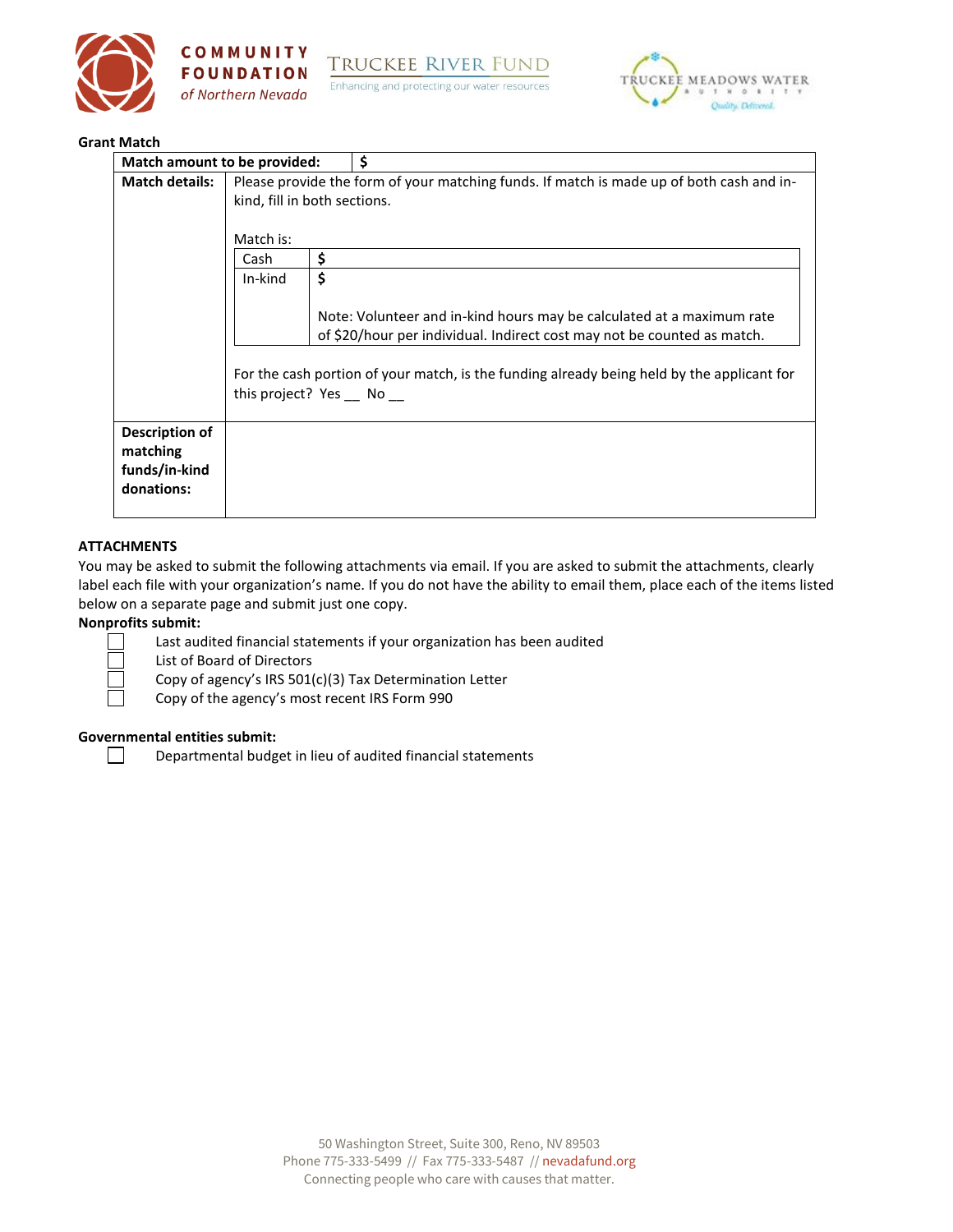Enhancing and protecting our water resources



## **SAMPLE BUDGET TEMPLATE**

COMMUNITY

**FOUNDATION** 

of Northern Nevada

#### **ORIGINAL PROJECT BUDGET REIMBURSEMENT REPORT**

| <b>Budget Item</b><br>Description*                                                    | TRF\$      | <b>Other Funding</b><br>Name** | Match \$   | <b>Total</b> | <b>Expenditures to</b><br>date TRF | <b>Expenditures to</b><br>date (other<br>sources) |
|---------------------------------------------------------------------------------------|------------|--------------------------------|------------|--------------|------------------------------------|---------------------------------------------------|
| Design/Engineering                                                                    | \$xx,xxx   | Agency X                       |            | \$xx,xxx     | \$xx,xxx                           |                                                   |
| Permitting                                                                            | \$xx,xxx   | Agency X                       | \$x,xxx    | \$x,xxx      |                                    | \$x,xxx                                           |
| Labor--paid                                                                           | \$x,xxx    | Agency X                       | \$x,xxx    | \$x,xxx      | \$x,xxx                            |                                                   |
| Labor--volunteer                                                                      |            |                                |            |              |                                    |                                                   |
| (\$20/hr)                                                                             |            | Own people                     | \$xx,xxx   | \$xx,xxx     | \$x,xxx                            |                                                   |
| Construction                                                                          | \$xx,xxx   | Agency Y                       | \$xx,xxx   | \$xx,xxx     |                                    |                                                   |
| <b>Materials</b>                                                                      | \$xx,xxx   | Agency Y                       | \$xx,xxx   | \$xx,xxx     |                                    |                                                   |
| Other (be specific)                                                                   | \$xx,xxx   | Agency Y                       | $Sxx,$ xxx | \$xx,xxx     |                                    |                                                   |
| Overhead (max. 25%)                                                                   | $Sxx,$ xxx | Own agency                     | \$xx,xxx   | \$xx,xxx     |                                    |                                                   |
| <b>TOTAL</b>                                                                          | \$xxx,xxx  |                                | \$x,xxx    | \$xxx,xxx    | \$xx.xxx                           | \$x,xxx                                           |
|                                                                                       |            | **Explain<br>status of other   |            |              |                                    |                                                   |
| *These are sample<br>descriptions.                                                    |            | funding if not<br>in hand.     |            |              |                                    |                                                   |
| If project is to be implemented in phases, please<br>separate budget into each phase. |            |                                |            |              |                                    |                                                   |
| Indirect costs may not be counted as match.                                           |            |                                |            |              |                                    |                                                   |

Indirect costs may not be counted as match.